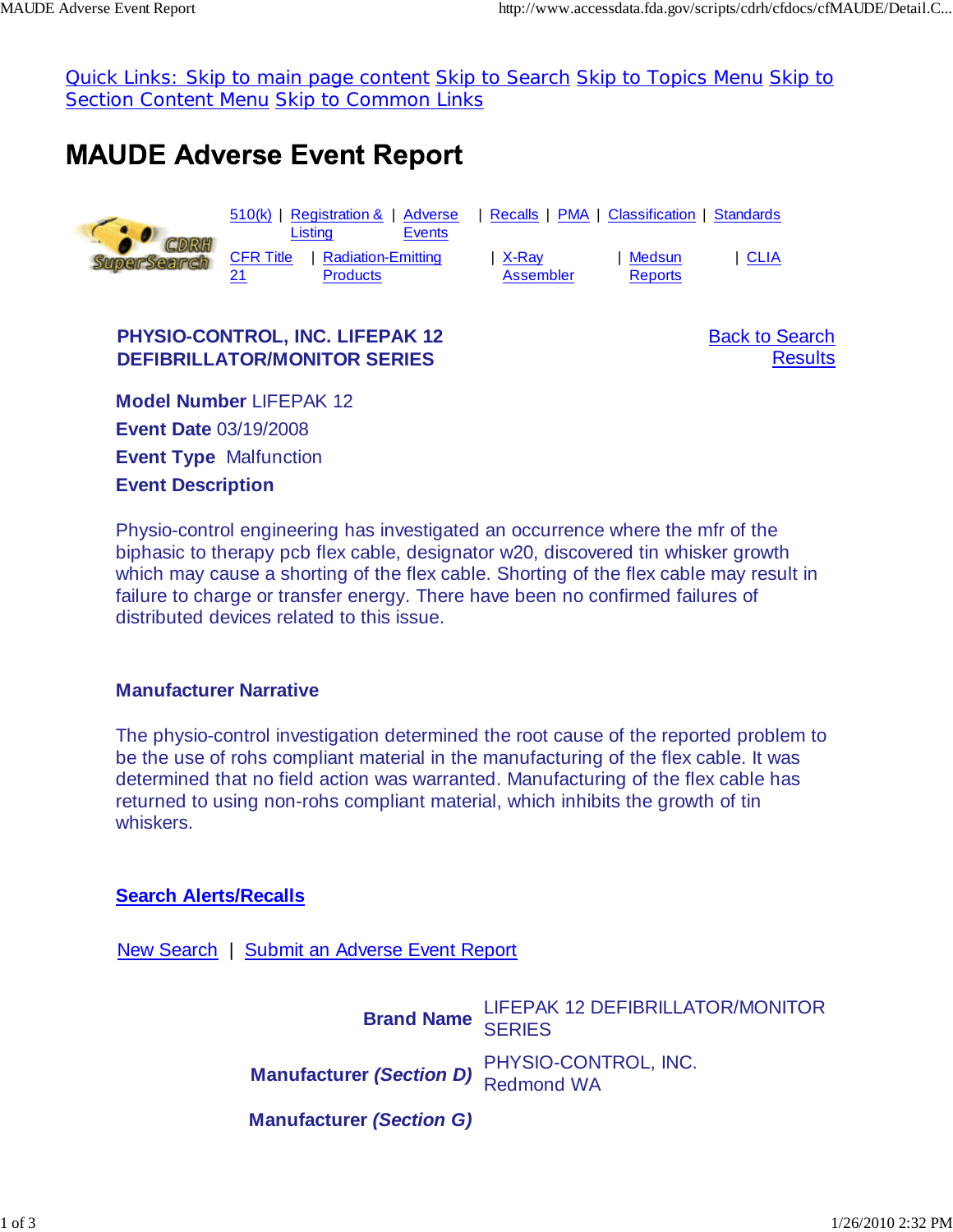| <b>Manufacturer Contact</b>                                          | <b>Bill Garthe</b><br>11811 Willows Rd., N.e.<br>Redmond, WA 98073-9706<br>(425) 867 -4000 |
|----------------------------------------------------------------------|--------------------------------------------------------------------------------------------|
| Device Event Key 1269780                                             |                                                                                            |
| MDR Report Key 1058224                                               |                                                                                            |
| <b>Event Key 1016335</b>                                             |                                                                                            |
|                                                                      | Report Number 3015876-2008-00582                                                           |
| <b>Device Sequence Number 1</b>                                      |                                                                                            |
| <b>Product Code MKJ</b>                                              |                                                                                            |
| <b>Report Source Manufacturer</b>                                    |                                                                                            |
| <b>Source Type Other</b>                                             |                                                                                            |
| <b>Reporter Occupation Other</b>                                     |                                                                                            |
| <b>Type of Report Initial</b>                                        |                                                                                            |
| <b>Report Date 03/19/2008</b>                                        |                                                                                            |
| 1 Device Was Involved in the Event                                   |                                                                                            |
| 1 Patient Was Involved in the Event                                  |                                                                                            |
| Date FDA Received 06/09/2008                                         |                                                                                            |
| <b>Is This An Adverse Event Report?</b> No                           |                                                                                            |
| Is This A Product Problem Report? Yes                                |                                                                                            |
|                                                                      | <b>Device Operator Health Professional</b>                                                 |
| Device MODEL Number LIFEPAK 12                                       |                                                                                            |
| <b>Device Catalogue Number VLP12-02B</b>                             |                                                                                            |
| <b>Was Device Available For Evaluation?</b> Yes                      |                                                                                            |
| Is The Reporter A Health Professional? Yes                           |                                                                                            |
| <b>Event Location Other</b>                                          |                                                                                            |
| <b>Was The Report Sent To Manufacturer?</b> No                       |                                                                                            |
| Date Manufacturer Received 02/29/2008                                |                                                                                            |
| <b>Was Device Evaluated By</b><br><b>Manufacturer?</b>               | Yes                                                                                        |
| <b>Is The Device Single Use? No</b>                                  |                                                                                            |
| <b>Is this a Reprocessed and Reused</b><br><b>Single-Use Device?</b> | <b>No</b>                                                                                  |